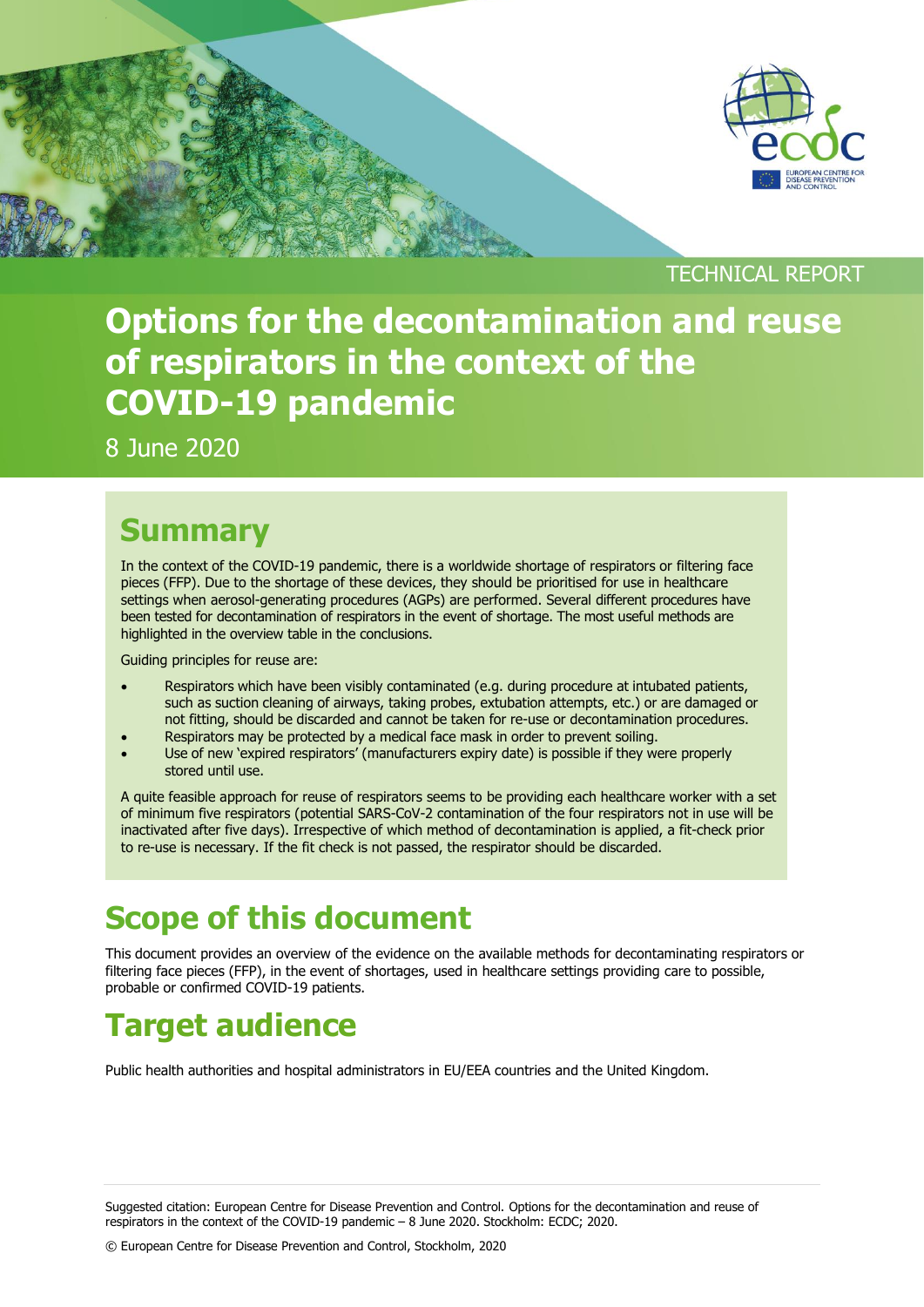## **Background**

The number of reported COVID-19 cases has increased rapidly in several EU/EEA countries and the UK. As a consequence, there have been shortages of personal protective equipment (PPE), in particular respirators or filtering face pieces (FFP) categories 2 and 3 (FFP2/FFP3).

A FFP, is designed to protect the wearer from exposure to airborne contaminants (e.g. from inhaling infectious agents associated with inhaling small and large particle droplets) and is classified as personal protective equipment (PPE) [1]. FFPs are mainly used by healthcare workers to protect themselves, especially during aerosol-generating procedures. Valved FFPs are not appropriate for use as a means of source control since they do not prevent the release of exhaled respiratory particles from the wearer into the environment [2].

Filtering face pieces comply with requirements defined in European Standard EN 149:2001+A1:2009. FFP2 correspond to N95, as defined by U.S. standard NIOSH 42 CFR Part 84.

The FFPs are licensed for single use and must be discarded when they get wet or soiled with patient's bodily fluids, when they no longer fit properly, or if breathing through the FFPs becomes difficult (due, for example, to the increased humidity concentration inside the FFP). A FFP also needs to be discarded after being used during an aerosol-generating procedure (AGP), as it is considered heavily contaminated.

Although FFPs are licensed for single use, a number of approaches have been proposed to optimise their use, including methods to ration and/or decontaminate and reuse them in the context of preparedness planning for influenza pandemics, and because of the recent severe shortages in the framework of the COVID-19 pandemic [3,4].

During periods of increased need for care, approaches for optimising the use of FFPs include:

- Reserve FFPs for use in airborne-generating procedures (AGPs);
- $\bullet$  Use of medical face masks (surgical masks)<sup>1</sup> if the supply of FFPs is limited for most patient contacts which don't involve procedures that can lead to the production of aerosols;
- Designate staff assigned to particular activities, who will use the same FFP during the shift performing the same activity [5]. In this case, the FFP should not been removed for the entire time of use.

So far, manufacturers have had no reason or incentive to develop methods for decontamination of FFPs, however, currently there is an urgent need to develop reusable FFPs that can be decontaminated [4].

### **Cleaning and decontamination for single-use filtering face pieces**

SARS-CoV-2, the virus causing COVID-19, survives in the environment, including on surfaces of various materials such as iron, cardboard and tissue. The environmental stability of SARS-CoV-2 is up to three hours in the air postaerosolisation, up to four hours on copper, up to 24 hours on cardboard and up to two to three days on plastic and stainless steel, albeit with significantly decreased titres [6]. Although these findings resulted from experiments in a controlled environment and should be interpreted with caution, they also provide some indirect evidence of the risk posed by the contamination of the outer surface of respirators and surgical masks used in patient care.

Before the current COVID-19 pandemic, decontamination of FFPs was discouraged and the approach was mostly aimed towards extending their use, either by reuse for a limited number of times by the same health professional or by maximising their use (e.g. by extending the duration of one-time wearing) by designated staff for a particular activity. The reuse of a FFP has been considered acceptable for a limited time and by the same healthcare worker e.g. when entering the patient's room in the care of patients with tuberculosis. This approach could be extended in the context of the COVID-19 pandemic if there is shortage of FFPs.

The potential contamination of the outer surface of FFPs entails a risk for the infection of the health professional when reusing it; it is plausible that the risk of contamination can be reduced by placing a medical face mask over the FFP, or wearing a face shield that can be cleaned.

In order to be applicable in healthcare settings the decontamination method should effectively remove the viral particles, should be harmless to the user, and should not damage the functionality of the various elements of the FFP [4].

<sup>1</sup> Surgical masks are classified as medical devices according to the European Standard EN 14683:2014. They are single use and their decontamination and reuse in healthcare settings is discouraged.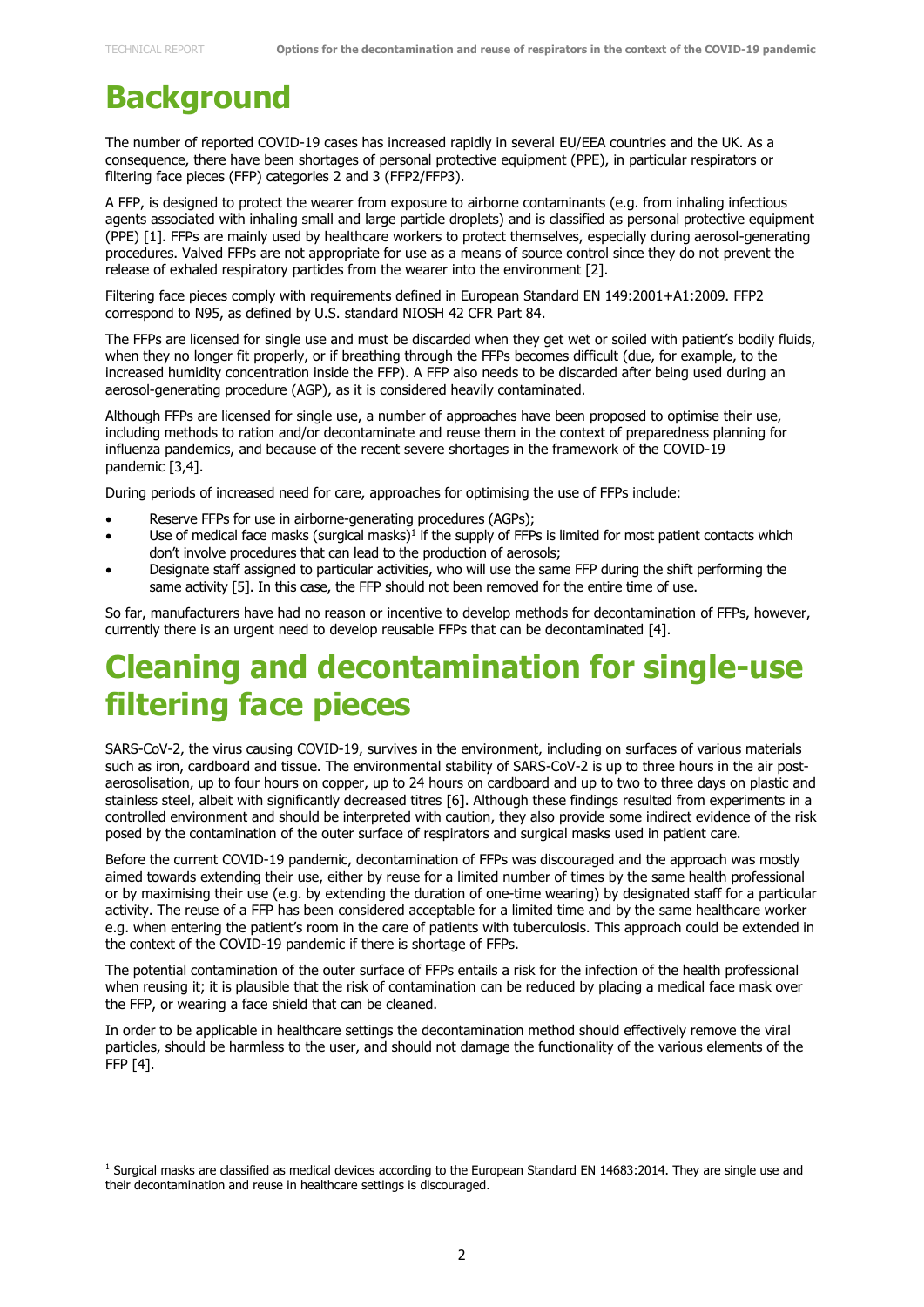### **Options for filtering face pieces decontamination and reuse**

When considering an effective method for FFP decontamination and reuse, the following points should be taken into consideration:

- The method should inactivate the contaminating organisms;
	- The function of the FFP should not be compromised in terms of:
		- Filtration efficiency
			- Fitting performance.
- The method should not leave any chemical residues that can be harmful to the wearer.

General measures should be applied by the wearer when using a decontaminated FFP:

- The FFP should be visually inspected before putting it on and discarded if any component looks degraded or structurally modified;
- Practice strict hand hygiene before and after putting on or touching the FFP (e.g. after adjusting it);
- Use of gloves is recommended for donning and adjusting the FFP, and to perform the fit check. Only the external part of the FFP should be touched;
- The FFP should be discarded, if the fit check fails.

The following methods have been investigated for the decontamination of FFP.

#### **Steam sterilisation**

Steam sterilisation is a procedure routinely used in hospitals. Respirator deformation or failing fit-test after steam sterilisation at 134°C was reported in a study performed in the Netherlands, depending on the type of respirator used [7]. Research published in 2012 by Lore et al. [8] demonstrated the effectiveness of microwave generated steam (MGS) in inactivating viral particles of influenza virus on two models of N95 respirators. Heimbuch et al., in 2010 [9] had also shown the effectiveness of MGS in reducing viable influenza virus of > 4 logs on N95 respirators, with only one of the six models tested showing a slight separation of the foam at the nose cushion. Bergman et al. [10] also reported physical deformation for certain N95 models, specifically separation of the inner foam nose cushion, yet maintained adequate aerosol penetration and filter airflow resistance after three cycles. When using steam bags for the disinfection of N95 respirators contaminated with bacteriophages, Fischer et al reported [11] 99.99% efficacy in inactivating the contaminant and that water absorption was dependent on the respirator model. The steam had little effect on the filtration efficiency, which remained above 95%. In a recent pre-print by Liao et al. [12], it was shown that steam treatment on N95 compatible melt-blown fabric did not considerably impact the efficiency and pressure drop in the first three steam treatment cycles. In a study published by Bergman et al. in 2011 [13], the authors reported how three applications of MGS did not cause significant changes (pass rate  $\geq$ 90%) in respirator fit in the three types of N95 respirators tested.

#### **Hydrogen peroxide vapour**

One study commissioned by the US Food and Drug Administration (FDA) showed that hydrogen peroxide vapour (HPV) was effective in decontaminating N95 respirators (the U.S. equivalent of FFP2 respirators) from a single organism for multiple cycles of decontamination. The respirator maintained its function even after 10–20 cycles of HPV, but showed signs of degradation thereafter [14]. On 29 March 2020, the FDA approved a HPV-based commercial decontamination method for N95 respirators not containing cellulose for emergency use [15]. Other studies did not detect any macroscopic damage and deformity on N95 respirators when performing three [10] to five [16] decontamination cycles. The respirators maintained adequate aerosol filtration efficacy and filter airflow resistance after performing one [17] to three HPV cycles [10]. A pilot study in the Netherlands indicated that HPV is effective for two decontamination cycles without deformation while retaining filtration capacity as assessed by a rapid fit-test<sup>2</sup>, suggesting that the tested FFP2 respirators (models without cellulose) can be re-used up to two times. A possible disadvantage of this method is that harmful concentrations of hydrogen peroxide may remain on the respirator for days after decontamination. Another concern is that deformation may occur after repeated decontamination cycles [7].

Decontamination studies performed using HPV for SARS-CoV-2 demonstrated that after treatment (10 minutes dehumidification, three minutes conditioning (5 gram/minute), 30 minutes decontamination (2.2 gram/minute) and 20 minutes aeration), no SARS-CoV-2 virus was recovered on the N95 respirator and that structural and functional integrity was maintained for up to 10 sterilisation cycles [18]. Similarly, Fisher et al. [19], found that SARS-CoV-2 is rapidly inactivated by HPV on N95 respirators, while maintaining acceptable integrity and performance after three cycles of decontamination.

<sup>&</sup>lt;sup>2</sup> Fit-test: Ratio of particles outside to particles inside mask using TSI PortACount Pro+ 8038. Unused mask (control): ratio=162; RIVM considers fit-test sufficient if the ratio is >100 after the decontamination process.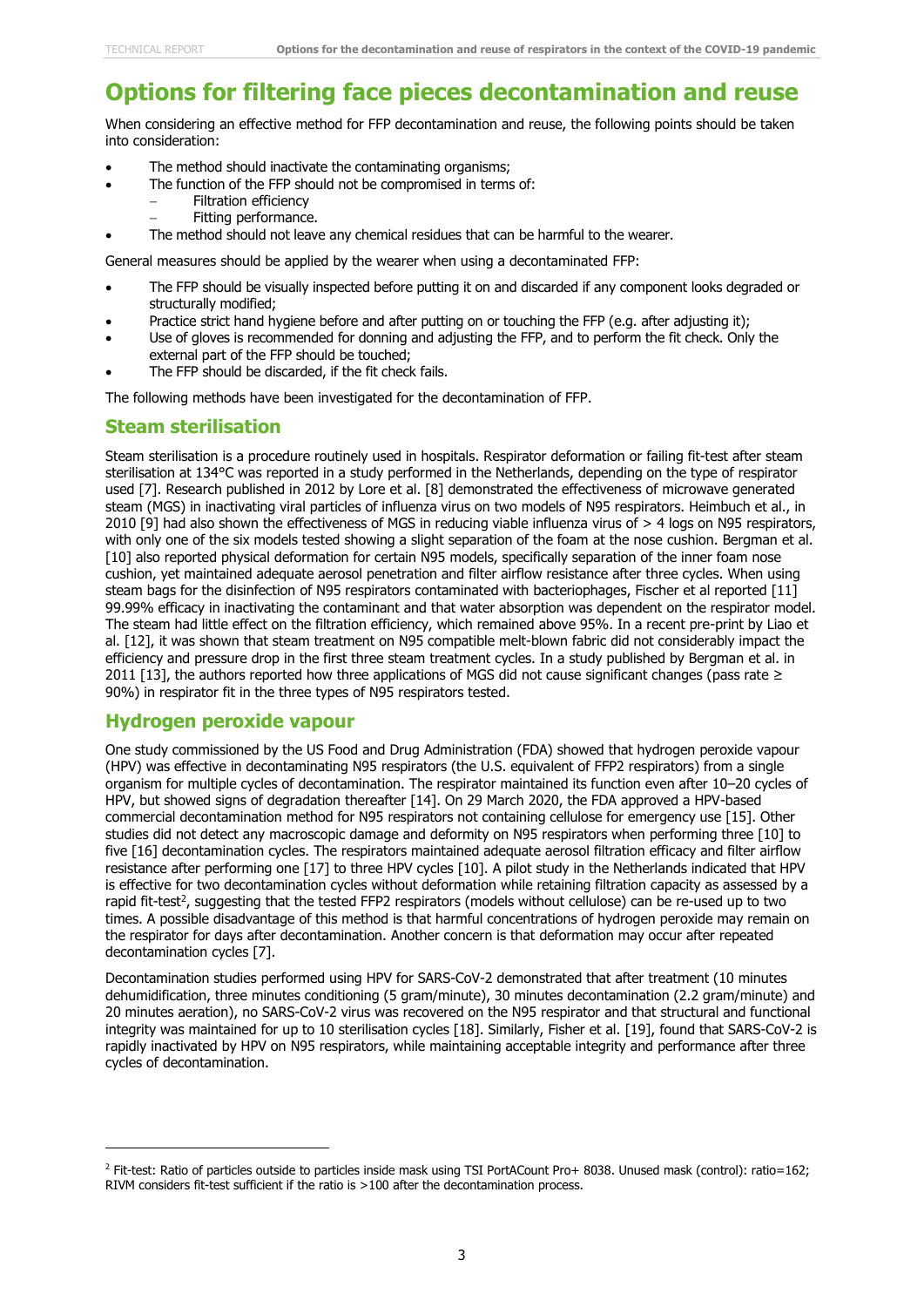#### **Other application of hydrogen peroxide**

Cramer et al. [20] tested ionized hydrogen peroxide (IHP) for decontamination of N95 respirators; they found that IHP allowed for at least a 9-log kill of bacterial spores after a single cycle of decontamination, and that N95 masks could retain filtration efficiency and adequate fit for up to 5 decontamination cycles.

Liquid hydrogen peroxide (LHP) decontamination has been tested by Bergman and colleagues, using 30 minutes submersion in 6% solution of hydrogen peroxide. The filtration performance of six N95 respirators was maintained after three cycles of decontamination. Decontamination and fitting performance were not tested [10].

Bergman et al. tested also the hydrogen peroxide gas plasma (HPGP) method on six types of N95 respirators. They found that after 3 decontamination cycles, the filtration performance of four of the six types deteriorated [10].

#### **Gamma irradiation**

This method is commonly used for the large-scale sterilisation of medical devices and food items. The necessary equipment is not commonly available in hospitals. A study indicated that a dose of 20 kGy (2MRad) is sufficient for the inactivation of coronaviruses [21]. Ongoing studies of gamma irradiation with a 24 kGy dose to sterilise respirators identified possible deformation of the respirator, with compromised inner filtering layer and poor fit on the face. A study in the Netherlands showed no deformation of one FFP2 mask after gamma irradiation with 25kGy, but the fit-test after the decontamination process failed [7]. A study by Lin et al. [22] examining filtering characteristics after irradiation, found that treatment with 10-30kGy affected N95 models filter capacity by increasing aerosol penetration, despite maintaining acceptable inspiratory breathing resistance.

#### **Ultraviolet germicidal irradiation**

Ultraviolet germicidal irradiation (UVGI) is a promising method, which uses the germicidal activity of UV-C radiation. The two main methodological caveats are the dose of radiation required and the shadow effects produced by the structure of the respirator, which could prevent the UV rays from reaching the microorganisms and therefore limit decontamination efficiency.

Different independent researchers have shown no significant effects on filter airflow penetration and filter airflow resistance up to several cycles of UV-C application [10,17]; Liao et al. [12] reported N95 respirators treated with UV-C (254 nm, 17mW/cm^2) were able to withstand 10 cycles of treatment and showed small degradation at 20 cycles. In a study published by Bergman et al. in 2011 [13], the authors reported how three applications of UVGI did not cause significant changes (passing rate ≥ 90%) in respirator fit in the three N95 respirators tested.

Fisher and Shaffer [23] have shown that the application of UV-C (on circular coupons excised from N95 respirators) resulted in at least a 3 log reduction in viable MS2 bacteriophages. According to their findings, the UV‐C transmits into and through the respirators materials. The porosity of the inner and outer layers allows UV‐C to reach the internal filtering medium (IFM), however the exposure time required to achieve that varies widely among different N95 respirator models (range 2 to 266 minutes).

Significant reductions (>4 log) of viable H1N1 influenza virus after treatment with UVGI (254 nm, 1.6-2.0 mW/cm<sup>2</sup>, 15 min) was reported by Heimbuch et al. [9] on six models of N95 respirators, without obvious signs of deterioration or deformation after the treatment. Reduction (≥3 log) in influenza virus viability was also observed in the study published by Mills et al. [24], in which they have analysed 15 different N95 respirators models. They concluded that respirator decontamination and reuse using UVGI can be effective, however implementation of a UVGI method will require careful consideration of respirator model, material type, and design. Lore et al. [8] reported viricidal activity of high-intensity UVGI after a 15-min exposure to two models of N95 respirators on which influenza (A/H5N1) virus was applied as aerosolized droplets.

#### **Microwave irradiation**

Few studies have investigated the possible use of dry microwave for respirator decontamination. Viscusi et al. [17] used microwave oven irradiation on nine models of respirators (N95 and P100). Microwave oven irradiation melted samples from two respirators models. Filter aerosol filtration and filter airflow resistance were not affected in seven of the nine tested models. Germicidal effect and fit performance were not assessed. In general, the use of microwave oven radiation for decontamination of respirators lacks evidence of effectiveness. An important point to consider is that the metal noseband may produce sparks during the process potentially damaging the oven.

#### **Ethylene oxide**

Ethylene oxide sterilisation is a low temperature method preferred for sterilising sensitive equipment such as endoscopes, which cannot be sufficiently decontaminated by hand or autoclaved. This method has the inherent risk of persistence of the ethylene oxide in the respirator, which is harmful to the user. Viscusi et al. and Bergman et al. [10,17] reported that this method does not affect the filter aerosol penetration, filter airflow resistance, or physical appearance of the respirators. Kumar et al. [18] reported structural and functional integrity maintained after three cycles and no microbiological contamination with vesicular stomatitis virus (VSV) detected on respirators after one hour exposure and 12 hours aeriation time.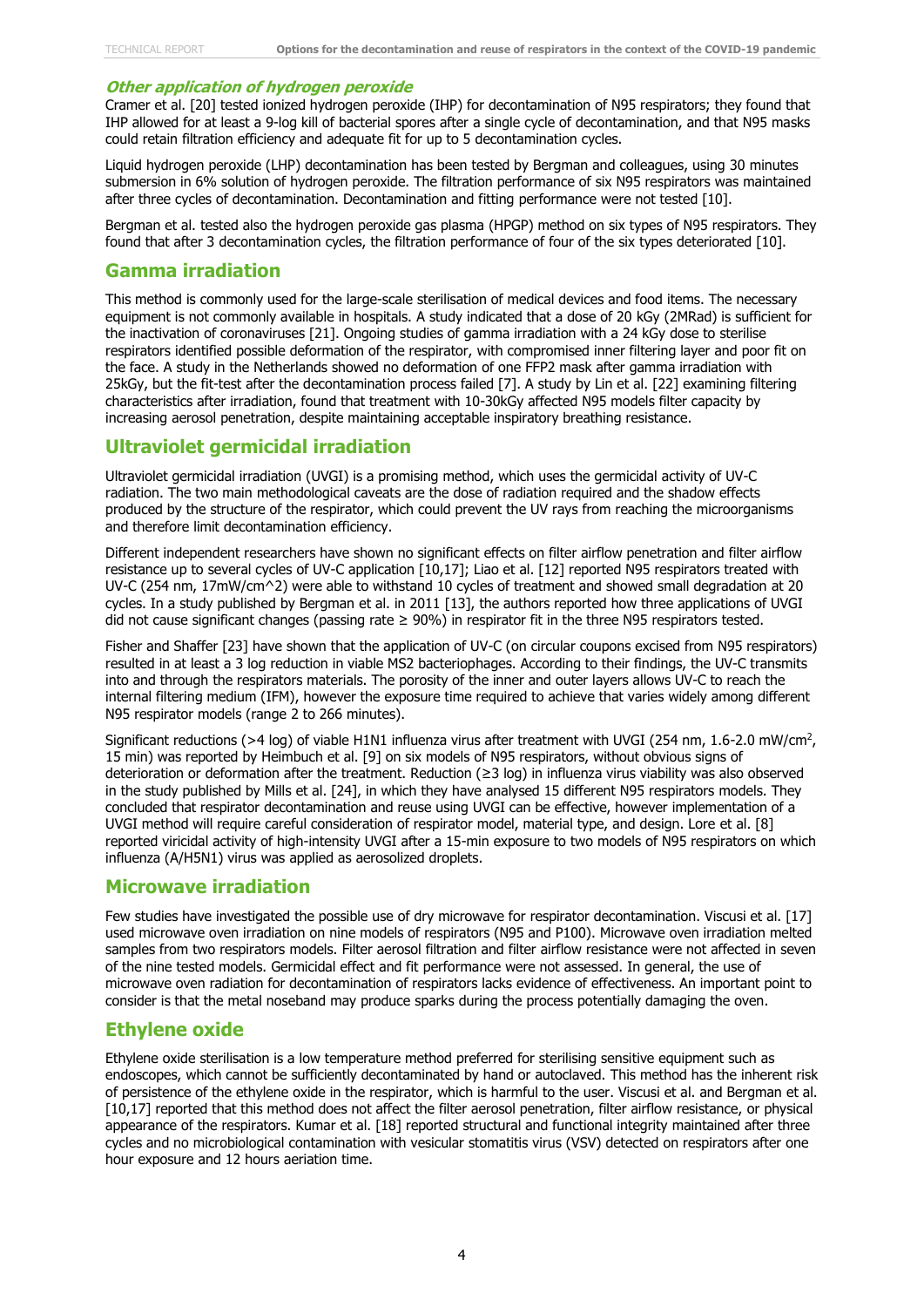#### **Moist heat incubation**

The use of moist heat incubation (MHI) is a promising approach for the decontamination and reuse of respirators. Heimbuch et al. [9] found that the use of warm/moist heat for 30 minutes (WMH 65°C  $\pm$  5°C/85%  $\pm$  5% RH) provided an average > 4 log reduction of viable H1N1 influenza virus dispersed on different particulate N95 models. After a 30-minutes cycle, no obvious signs of deterioration or deformation were registered. Similar results have been presented by Lore et al. [8], who report that MHI is fully effective in inactivating influenza A/H5N1 virus particles on N95 respirators after a 20 minute treatment. The maintenance of respirator characteristics has been tested by Bergman et al. [10], who found that filter airflow penetration and filter airflow resistance of N95 respirators were preserved after three cycles of decontamination. Partial separation of the inner foam nose cushion from the respirators was registered in one respirator model. Bergman et al. [13] reported how three applications of moist heath did not cause significant changes (passing rate ≥ 90%) in respirator fit in the three N95 respirators tested.

#### **Dry heat treatment**

Liao et al. [12] report no considerable degradation of filtration properties on melt-blown fabrics (the material out of which respirators are constructed), with initial efficiency ≥95%, up to 20 cycles when using a static-air oven at 75°C for 30 min per cycle. At up to 100°C there was little to no change in filtration efficiency and pressure drop. In this publication the authors highlight that steam may decrease efficiency and that humidity should be kept low when approaching 100°C. Similar results were obtained by Fisher et al. [19] using dry heat at 70°C for up to 60 minutes on fabric from N95 respirators. They found that filtration performance was not reduced after a single decontamination cycle, however there was a drop in filtration performance after subsequent rounds of decontamination. Dry heat decontamination also inactivated SARS-CoV-2 more rapidly on N95 fabric than steel. The authors highlighted that dry heat should be applied for sufficient time to ensure the reduction in virus concentration. Viscusi et al. [17] reported that the degree to which temperature affects filter aerosol penetration and component melting is model specific. They reported melting in some models when temperature above 100°C was applied.

#### **Autoclave treatment**

Autoclaving is a common procedure in the healthcare setting. After decontamination using an autoclave at 121 °C for 15 min, no SARS-CoV-2 virus were recovered from different models of N95 respirators [18]. Structural and functional integrity was maintained after one cycle for six models of N95 respirator, but after the first cycle only four of the six models tested maintained their performance (up to 10 cycles) [18]. Lin et al. [22] reported that one of the five N95 models tested suffered increased aerosol penetration exceeding the 5% certification penetration limit, but all models satisfied the breathing resistance requirement.

#### **Alcohol solution**

Ethanol is known to be very effective in inactivating SARS-CoV-2 and it has also been used by Fischer et al. [19] on N95 respirators. However, although filtration performance was not reduced after a single decontamination using ethanol, subsequent rounds of decontamination caused a sharp drop in filtration performance [19]. This is also confirmed by Liao et al. [12], who reported a drastic degradation of the filtration efficiency while the pressure drop remained comparable after application of ethanol by immersion of melt-blown fabrics and air drying.

#### **Chlorine based solutions**

Chlorine based solutions (bleach) are known to be effective in the inactivation of SARS-CoV-2 [25], however their use in decontaminating respirators is strongly discouraged due to their effect on several components (e.g. metallic nosebands, staples, nose pads, etc.) [10,17]. Liao et al. [12] reported a drastic degradation of the filtration efficiency whereas other authors [10,17] reported that filter aerosol penetration and filter airflow resistance were not affected after treatment with bleach up to three cycles. Viscusi et al. report that after 16 hours of air-drying, the respirators were dry to the touch and all still smelled of bleach [17].

### **Other approaches for reuse of filtering face pieces**

The US Centers for Disease Control and Prevention (CDC) propose a simple approach for the reuse of FFPs without the need to apply a particular decontamination method. It consists of providing each healthcare worker with a set of minimum five FFPs. Each FFP is to be used for one work shift and then stored in a breathable paper bag for at least five days before being reused. This approach aims to reduce or eliminate SARS-CoV-2 potentially contaminating the FFP, based on the evidence about the survival of the virus in the environment [26]. US CDC highlight that the FFPs should be considered still contaminated and therefore precautions should be followed when reused and that decontamination procedures should be applied only if five FFPs per healthcare worker are not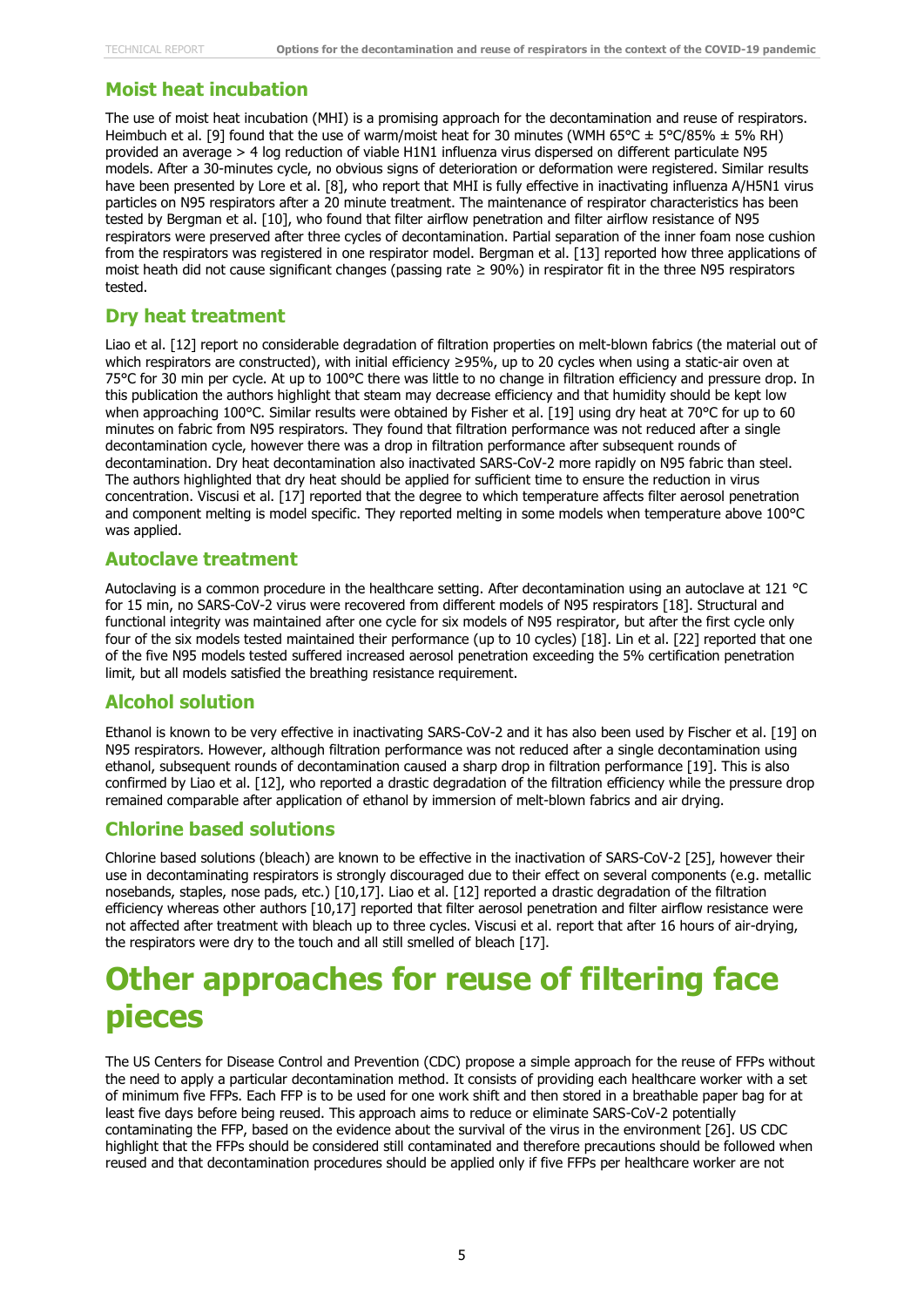available [26]. When applying this approach, the lifespan of a FFP and methods to assess for potential compromise of the characteristics of the FFP (e.g. the maintenance of filtration and fitting performance) should be considered.

### **Precautionary measures when re-using a decontaminated filtering face pieces**

As a precautionary measure, a decontaminated FFP should be treated as still potentially contaminated and the following measures are suggested:

- The FFP should be checked for its integrity and discarded if any macroscopic degradation is identified;
- Gloves should be worn when touching the decontaminated FFP;
- Strict hand hygiene by using an alcohol based hand rub solution should be practiced when touching the FFP (for wearing, removing, adjusting, etc.);
- The internal part of the FFP shouldn't be touched;
- The external part of the FFP should be touched as little as possible (e.g. only for adjustment);
- A fit check should be performed each time the FFP is reused. If the fit check is not passed, the FFP should be discarded.

### **Use of expired single-use filtering face pieces**

Stockpiles in some countries include FFP2 or FFP3 that have exceeded their manufacturer-designated shelf life. Manufacturers provide an expiry date to guarantee the quality of the product. Early results from an ongoing study of the U.S. CDC National Institute for Occupation Safety and Health (NIOSH) show that several N95 models manufactured between 2003 and 2013, many of which were expired, continued to perform in accordance with NIOSH standards [27].

Considering these findings and in the context of the current increased needs for PPE for healthcare workers, stocks of expired single-use FFP2 and FFP3, if available, can be used to protect healthcare personnel provided that:

- The FFPs were safely stored in a place without exposure to the sun, excess humidity or pests (e.g. insects, rodents);
- Samples from the equipment boxes show that they are in good working condition, well-fitting (after a fit check) and without any deterioration for example on the elastic bands and the nose bridge.

#### **Table 1. Summary of the approaches for FFP decontamination and reuse: expected effect and limitations.**

|           |                                                           | Decontamination/<br>Sterilisation <sup>t</sup> | <b>Filtration</b><br>capacity | <b>Fitting/</b><br><b>Shape</b> | Main considerations on the method                                                                                                                                                                                                                                                                                                                  | <b>Practicability in</b><br>healthcare settings <sup>tt</sup> | <b>References</b>                 |
|-----------|-----------------------------------------------------------|------------------------------------------------|-------------------------------|---------------------------------|----------------------------------------------------------------------------------------------------------------------------------------------------------------------------------------------------------------------------------------------------------------------------------------------------------------------------------------------------|---------------------------------------------------------------|-----------------------------------|
| Radiation | Gamma<br><i>irradiation</i>                               | $\ddot{}$                                      | $+/-$                         |                                 | Respirators physical deformation or<br>failing of the fit-test, and increased<br>aerosol penetration are considered the<br>main disadvantages                                                                                                                                                                                                      | $\boldsymbol{\mathsf{x}}$                                     | [7, 21, 22]                       |
|           | <b>Ultraviolet</b><br>qermicidal<br>irradiation<br>(UVGI) | $\ddot{}$                                      | $\ddot{}$                     | $\ddot{}$                       | No physical deformation or failing of<br>the fit-test after several cycles of<br>application, efficacy in decontamination<br>shown in recent experiments. The two<br>main caveats are the dose of radiation<br>required and the shadow effects<br>produced by the structure of the<br>respirator which could interfere with the<br>decontamination | $\sqrt{x}$                                                    | $[8 -$<br>10, 12, 13, 17, 23, 24] |
| Gas       | Ethylene<br>oxide                                         | $\ddot{}$                                      | $\ddot{}$                     | $+$                             | Consistent risk of persistence of the<br>ethylene oxide in the respirator, which<br>is harmful to the user                                                                                                                                                                                                                                         | $\sqrt{\mathbf{x}}$                                           | [10, 17, 18]                      |
| Steam     | <b>Steam</b><br>sterilisation                             | $\ddot{}$                                      | $\ddot{}$                     | $+/-$                           | Respirators physical deformation or<br>failing of the fit-test                                                                                                                                                                                                                                                                                     | $\boldsymbol{\mathsf{x}}$                                     | $[7-13]$                          |
|           | Autoclave                                                 |                                                | $+/-$                         | $\ddot{}$                       | After one cycle of decontamination,<br>some respirators didn't maintain their<br>performance. In one study, the method<br>resulted in increased aerosol<br>penetration in a respirator model                                                                                                                                                       | $\boldsymbol{\mathsf{x}}$                                     | [18, 22]                          |
| Heat      | Moist heat<br>incubation<br>(MHI)                         | $\ddot{}$                                      | $\ddot{}$                     | $+/-$                           | Physical deformation (partial<br>separation of the inner foam nose<br>cushion from the respirators) can result<br>from this method                                                                                                                                                                                                                 | $\checkmark$  x                                               | $[8-10, 13]$                      |
|           | Dry heat<br>treatment<br>(DHT)                            | $\ddot{}$                                      |                               | $+/-$                           | Physical deformation can result from<br>this method at high temperatures,<br>filtration performance was reduced<br>after multiple decontamination cycles                                                                                                                                                                                           | $\sqrt{x}$                                                    | [12, 17, 19]                      |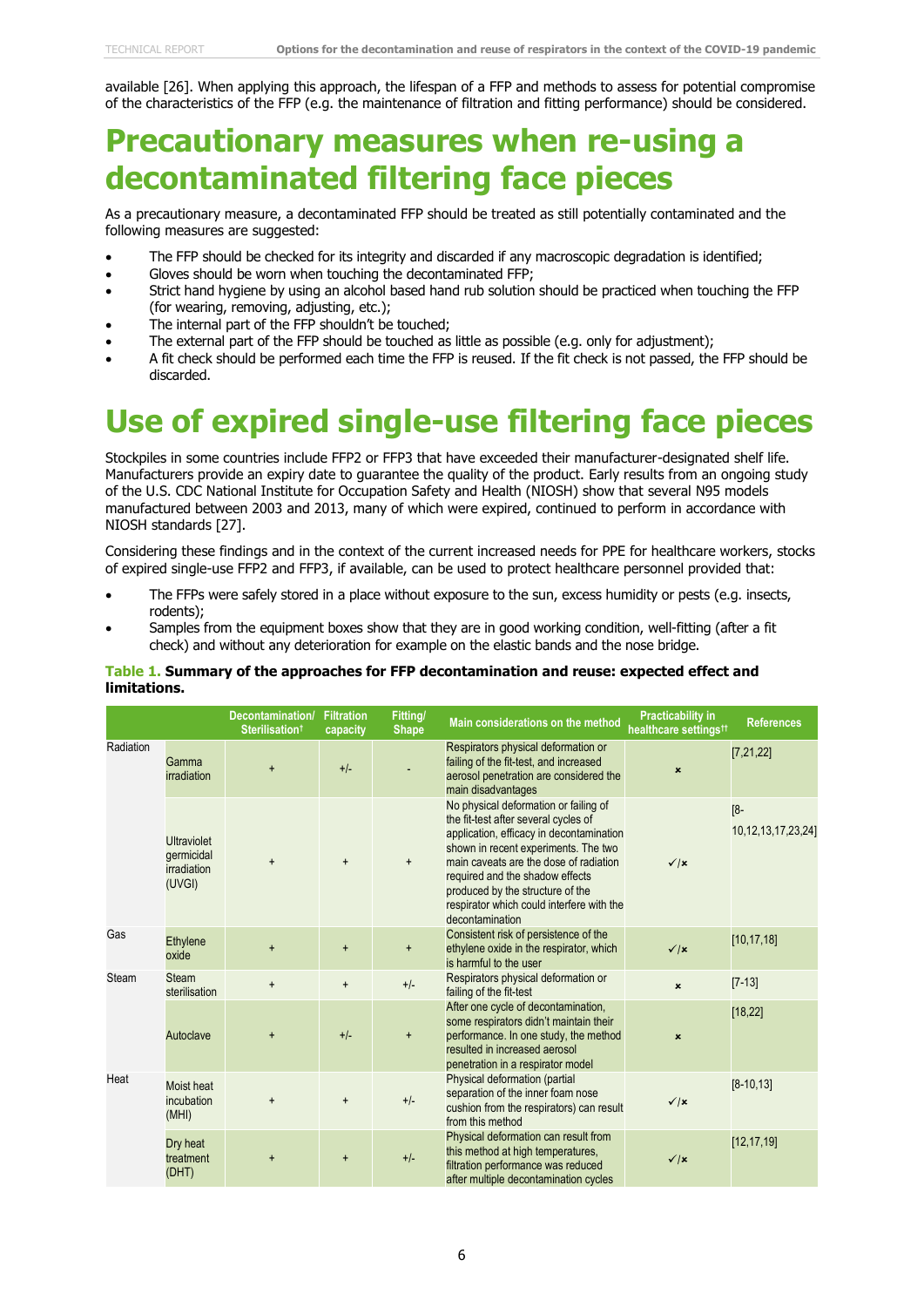|                                                                       |                                         | Decontamination/<br><b>Sterilisationt</b> | <b>Filtration</b><br>capacity | Fitting/<br><b>Shape</b> | Main considerations on the method                                                                                                                                                                            | <b>Practicability in</b><br>healthcare settings <sup>tt</sup> | <b>References</b>  |
|-----------------------------------------------------------------------|-----------------------------------------|-------------------------------------------|-------------------------------|--------------------------|--------------------------------------------------------------------------------------------------------------------------------------------------------------------------------------------------------------|---------------------------------------------------------------|--------------------|
|                                                                       | Microwave                               | N/A                                       | $+/-$                         | N/A                      | Respirators can melt                                                                                                                                                                                         | $\pmb{\times}$                                                | $[17]$             |
| Chemical                                                              | Hydrogen<br>peroxide<br>vapour<br>(HPV) | $\ddot{}$                                 | $\ddot{}$                     | $\ddot{}$                | Harmful concentrations of hydrogen<br>peroxide which may persist on the<br>respirator and possible deformation<br>which may occur after repeated cycles<br>are considered the main possible<br>disadvantages | $\sqrt{x}$                                                    | $[7, 10, 14 - 19]$ |
|                                                                       | Alcohol<br>solution                     | $\ddot{}$                                 | $+/-$                         | N/A                      | Drop in filtration performance observed<br>after immersion of melt-blown fabrics<br>and air drying or after subsequent<br>cycles of decontamination                                                          | ×                                                             | [12, 19]           |
|                                                                       | Chlorine<br>solution                    | $\ddot{}$                                 | $+/-$                         |                          | Effect on several components (e.g.<br>metallic nosebands, staples, nose<br>pads, etc.) and persistence of smell of<br>bleach. Controversial results on the<br>impact on filtration                           | $\mathbf{x}$                                                  | [10, 12, 17, 25]   |
| Five respirators per<br>healthcare worker for<br>consecutive re-using |                                         | N/A                                       | N/A                           | N/A                      | Proposed by US CDC, it is based on<br>the time-dependent inactivation of the<br>SARS-CoV-2 potentially contaminating<br>the FFP.                                                                             |                                                               | [26]               |

For decontamination/sterilisation: +, effective; N/A, not assessed. For filtration capacity and fitting/shape: +, maintained; -, not maintained; +/-, limited maintenance or not consistent data from different studies in the literature; N/A, not assessed. For practicability in healthcare settings:  $\checkmark$ , practicable;  $\checkmark$ , not practicable;  $\checkmark$ / $\checkmark$ , practicable with limitations.

† The decontamination/sterilisation efficacy has been studied using various microorganisms; please refer to the individual sections above and to the references for more complete information.

†† The practicability in healthcare settings takes into account the availability of the method in healthcare settings and the overall effects of the method on decontamination/sterilisation, filtration and fitting/shape.

### **Conclusions**

The methods presented above for FFP decontamination and reuse are only considered as extraordinary last-resort methods due to shortage of FFP supplies. They should be applied after a careful evaluation of the situation and after exploring the possibility of resource-conscious, rational use of FFPs, for example by extending the FFP lifespan, and having in mind the product use instructions provided by FFP manufacturers. National public health authorities, and groups studying such methods are encouraged to share their results as soon as they become available.

Among the various methods for decontamination of FFPs, several options show a favourable profile when considering effectiveness while not causing significant deterioration in filtration and breathability at least for some decontamination cycles. Such options include ultraviolet germicidal irradiation (UVGI), ethylene oxide, hydrogen peroxide vapour and to some extent dry and moist heat. When it comes to favourable options in terms of effectiveness not causing significant deterioration, and practicality in healthcare settings, the provision of a set of five FFPs to individual healthcare workers for consecutive re-use may be the more practical choice. Decontamination with hydrogen peroxide vapour or ethylene oxide can be considered only if a safe evaporation time and protocol could be determined.

Each of the methods described in this report have caveats that need to be taken into account before deciding which one is the most suitable in each particular setting. The effects of each of these methods depend also on the specific conditions applied and on the model of FFP.

Cleaning of reusable equipment before sterilisation is recommended, but there are no available data on the effective and non-damaging cleaning methods for single-use equipment such as FFPs. Quality checks of the applied sterilisation methods (including the establishment of quality indicators) are necessary to ensure the safety of the equipment to be reused.

### **Contributing ECDC experts**

In alphabetical order: Agoritsa Baka, Orlando Cenciarelli, Scott Chiossi, Bruno Ciancio, Diamantis Plachouras, Carl Suetens, Klaus Weist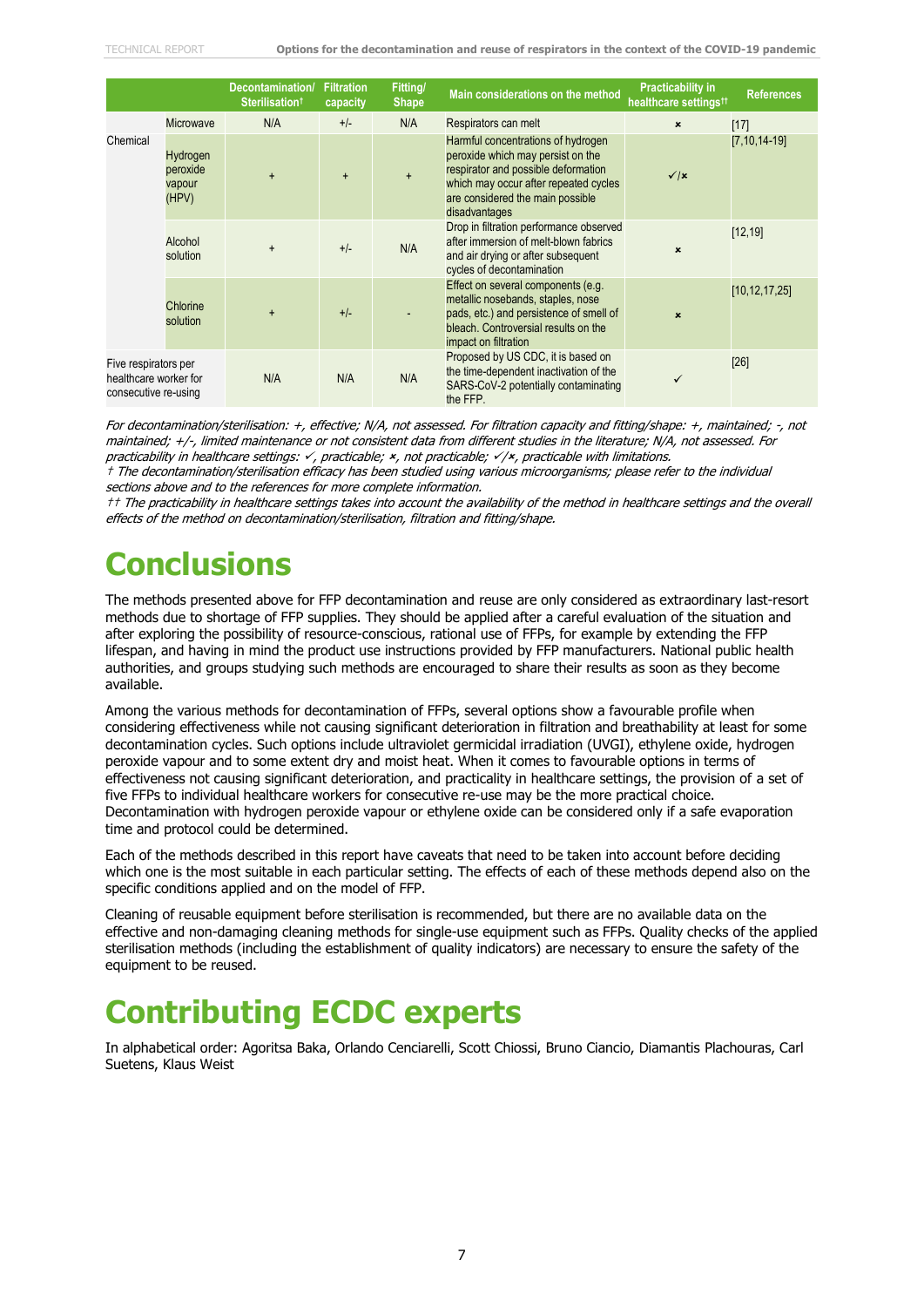### **References**

- 1. National Institute for Occupational Safety and Health (NIOSH). Use of respirators and surgical masks for protection against healthcare hazards 2020 [updated 19 November 201823 April 2020]. Available from: [https://www.cdc.gov/niosh/topics/healthcarehsps/respiratory.html.](https://www.cdc.gov/niosh/topics/healthcarehsps/respiratory.html)
- 2. European Centre for Disease Prevention and Control (ECDC). Safe use of personal protective equipment in the treatment of infectious diseases of high consequence 2014 [cited 23 April 2020]. Available from: [https://www.ecdc.europa.eu/sites/default/files/media/en/publications/Publications/safe-use-of-ppe.pdf.](https://www.ecdc.europa.eu/sites/default/files/media/en/publications/Publications/safe-use-of-ppe.pdf)
- 3. World Health Organization (WHO). Rational use of personal protective equipment for coronavirus disease (COVID-19) and considerations during severe shortages: interim guidance, 6 April 2020. 2020 [14 April 2020]. Available from: [https://apps.who.int/iris/bitstream/handle/10665/331215/WHO-2019-nCov-](https://apps.who.int/iris/bitstream/handle/10665/331215/WHO-2019-nCov-IPCPPE_use-2020.1-eng.pdf)[IPCPPE\\_use-2020.1-eng.pdf.](https://apps.who.int/iris/bitstream/handle/10665/331215/WHO-2019-nCov-IPCPPE_use-2020.1-eng.pdf)
- 4. Bailar JC, Burke DS, Brosseau LM, Cohen HJ, Gallagher EJ, Gensheimber KF. Reusability of facemasks during an influenza pandemic. Institute of Medicine, National Academies Press, Washington [DC]. 2006.
- 5. European Centre for Disease Prevention and Control (ECDC). Guidance for health system contingency planning during widespread transmission of SARS-CoV-2 with high impact on healthcare services 2020 [23 April 2020]. Available from: [https://www.ecdc.europa.eu/en/publications-data/guidance-health-system](https://www.ecdc.europa.eu/en/publications-data/guidance-health-system-contingency-planning-during-widespread-transmission-sars)[contingency-planning-during-widespread-transmission-sars.](https://www.ecdc.europa.eu/en/publications-data/guidance-health-system-contingency-planning-during-widespread-transmission-sars)
- 6. van Doremalen N, Bushmaker T, Morris DH, Holbrook MG, Gamble A, Williamson BN, et al. Aerosol and surface stability of SARS-CoV-2 as compared with SARS-CoV-1. New England Journal of Medicine. 2020.
- 7. Rijksinstituut voor Volksgezondheid en Milieu (RIVM). Hergebruik mondmaskers en isolatiekleding 2020 [updated 30 March 202014 April 2020]. Available from: [https://www.rivm.nl/documenten/hergebruik-ffp2](https://www.rivm.nl/documenten/hergebruik-ffp2-mondmaskers) [mondmaskers.](https://www.rivm.nl/documenten/hergebruik-ffp2-mondmaskers)
- 8. Lore MB, Heimbuch BK, Brown TL, Wander JD, Hinrichs SH. Effectiveness of three decontamination treatments against influenza virus applied to filtering facepiece respirators. Annals of occupational hygiene. 2012;56(1):92-101.
- 9. Heimbuch BK, Wallace WH, Kinney K, Lumley AE, Wu C-Y, Woo M-H, et al. A pandemic influenza preparedness study: use of energetic methods to decontaminate filtering facepiece respirators contaminated with H1N1 aerosols and droplets. American journal of infection control. 2011;39(1):e1-e9.
- 10. Bergman MS, Viscusi DJ, Heimbuch BK, Wander JD, Sambol AR, Shaffer RE. Evaluation of multiple (3-cycle) decontamination processing for filtering facepiece respirators. Journal of Engineered Fibers and Fabrics. 2010;5(4):155892501000500405.
- 11. Fisher EM, Williams JL, Shaffer RE. Evaluation of microwave steam bags for the decontamination of filtering facepiece respirators. PLoS One. 2011;6(4).
- 12. Liao L, Xiao W, Zhao M, Yu X, Wang H, Wang Q, et al. Can N95 respirators be reused after disinfection? And for how many times? medRxiv. 2020.
- 13. Bergman MS, Viscusi DJ, Palmiero AJ, Powell JB, Shaffer RE. Impact of three cycles of decontamination treatments on filtering facepiece respirator fit. Journal of the International Society of Respiratory Protection. 2011;28(1):48.
- 14. Battelle. Final Report for the Bioquell Hydrogen Peroxide Vapor (HPV) Decontamination for Reuse of N95 Respirators 2016 [24 April 2020]. Available from: [https://www.fda.gov/media/136386/download.](https://www.fda.gov/media/136386/download)
- 15. U.S. Food and Drug Administration (FDA). Emergency Use Authorisations. Personal Protective Equipment. 2020 [updated 15 April 202015 April 2020]. Available from: [https://www.fda.gov/medical](https://www.fda.gov/medical-devices/emergency-situations-medical-devices/emergency-use-authorizations#covid19ppe)[devices/emergency-situations-medical-devices/emergency-use-authorizations#covid19ppe.](https://www.fda.gov/medical-devices/emergency-situations-medical-devices/emergency-use-authorizations#covid19ppe)
- 16. Kenney P, Chan BK, Kortright K, Cintron M, Havill N, Russi M, et al. Hydrogen Peroxide Vapor sterilization of N95 respirators for reuse. medRxiv. 2020.
- 17. Viscusi DJ, Bergman MS, Eimer BC, Shaffer RE. Evaluation of five decontamination methods for filtering facepiece respirators. Annals of occupational hygiene. 2009;53(8):815-27.
- 18. Kumar A, Kasloff SB, Leung A, Cutts T, Strong JE, Hills K, et al. N95 Mask Decontamination using Standard Hospital Sterilization Technologies. medRxiv. 2020.
- 19. Fischer R, Morris DH, van Doremalen N, Sarchette S, Matson J, Bushmaker T, et al. Assessment of N95 respirator decontamination and re-use for SARS-CoV-2. medRxiv. 2020.
- 20. Cramer A, Plana D, Yang HL, Carmack M, Tian E, Sinha MS, et al. Analysis of SteraMist ionized hydrogen peroxide technology as a method for sterilizing N95 respirators and other personal protective equipment. medRxiv. 2020.